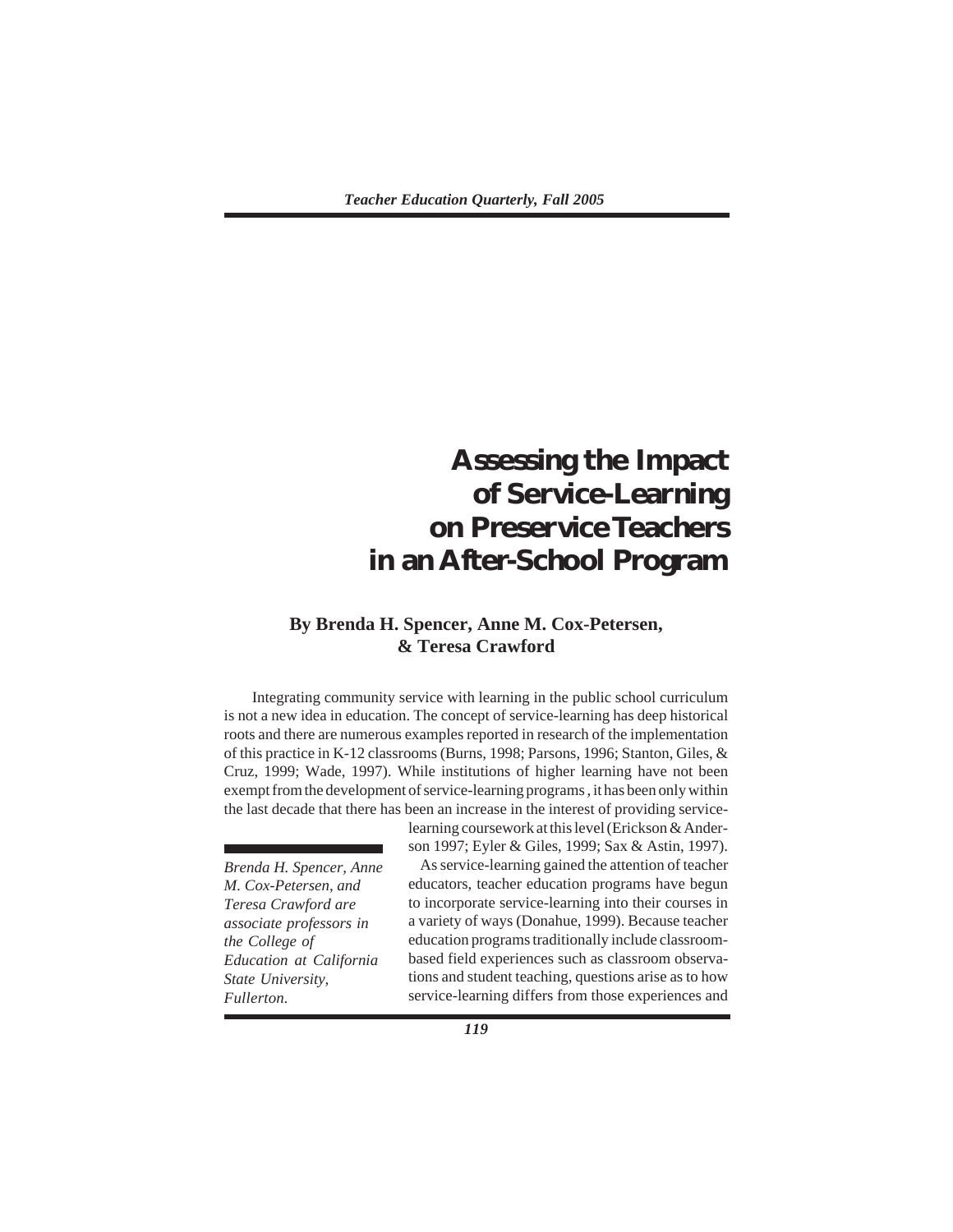what difference do these difference make. Up to this point research on the benefits of such programs remain limited in scope. For example, Conrad and Hedin (1991) noted that little is known about the academic benefits of university students' participation in community service and that still fewer studies have examined the benefits for prospective teachers. In fact, Gallego (2001) reports that according to Zeichner, Melnick, and Gomez (1996), the application of such service-learning activities is mentioned only once in the entire 900 pages of the *Handbook of Research on Teacher Education*.

The study reported here uses a qualitative design to investigate the benefits of service-learning through the eyes of the preservice teachers who participated in it. The study focuses on how preservice teachers compare and contrast teaching and learning in the formal classroom during student teaching and teaching and learning in service-learning. It is part of a larger investigation focusing on preservice teacher outcomes related to service-learning activities.

## **Background**

We framed our investigation within three areas of the literature: (a) servicelearning as an experience that differs from student teaching, (b) service-learning as an integral part of coursework, and (c) reflective practice as a learning tool.

One rationale that has been offered for including service learning in teacher education is that it has benefits not found in student teaching placements. Erickson and Anderson (1997) have argued that traditional student teaching placements are most often not service-learning experiences, in that they do not address a real need for the students and their teachers (p. 7). The primary reason for placing student teachers in classrooms is to provide opportunities for them to connect theory and practice and to enhance their teaching skills (Krustchindky & Moore, 1981) rather than to provide a service to the community. Another difference between servicelearning and student teaching lies in the types of activities that student teachers engage in and the opportunities for learning that are afforded as a result. In the traditional student teaching placement, student teachers are typically assigned to a single classroom with one teacher acting as a mentor. However, it has been suggested that the tasks students conduct often end up being mechanical and management oriented (Goodman, 1985). A possible reason could be that in these cases students are essentially visitors in someone else's "home" and as a result they often take subordinate roles, being neither fully a student, nor fully a teacher. Thus, their voice in deciding curriculum and the methods used for instruction remains limited, which restricts the opportunity for personal learning and professional development (Erickson & Anderson, 1999; Gallego, 2001).

Therefore, it may be that the role for preservice teachers in service-learning differs from their role in the formal classroom because they are more likely to have decision-making authority regarding the service they provide, including the ability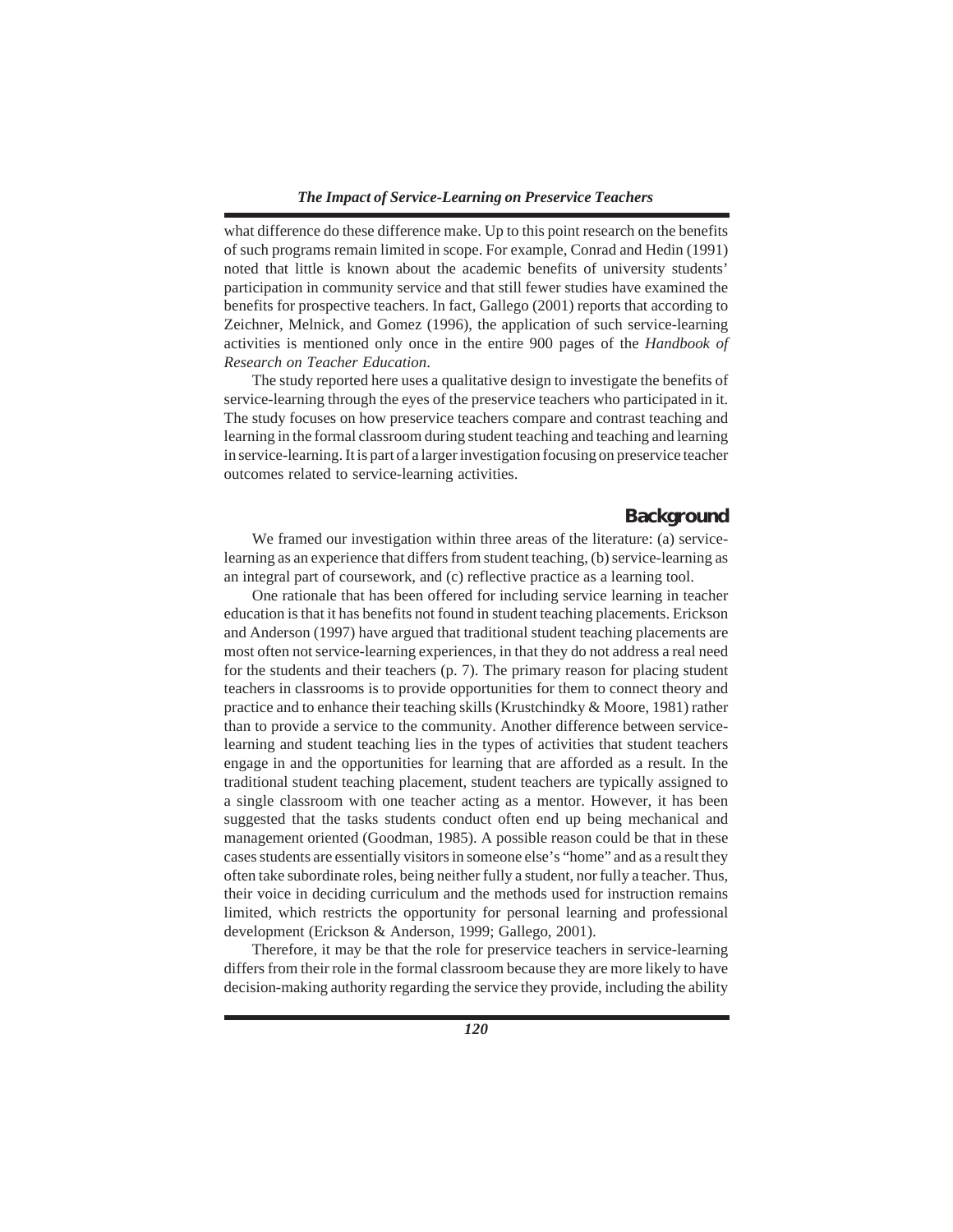to choose the curriculum they teach and the methods they use (Erickson & Anderson, 1997). In this way, service-learning placements offer preservice teachers stimulating, responsible positions (Eyler & Giles, 1999). As a result, the potential for personal learning and professional growth is expanded through the connection of academic study and a program of service that allows them to be directly responsible for providing a needed service.

Service-learning as it is applied in teacher education programs varies widely, but as noted it is most generally designed to complement and extend field-based experiences already present in such programs. The service-learning assignment described in this study is most closely aligned with what Sigmon (1996) describes in his typology as "SERVICE-LEARNING" (as cited in Eyler & Giles, 1999, p. 5). Both words are capitalized to symbolize the emphasis on both the service being provided *and* the learning that occurs as a result. From this perspective the purpose of engaging students in service-learning activities is similar to that of student teaching (i.e., to offer students the opportunity to connect theory with practice and practice teaching skills). However, service-learning assignments are ones in which students provide a community service outside the formal classroom (e.g., after school programs, community service organizations), and as such they address a real *need* for the students with whom they are working (Wade, 1997).

Studies related to service-learning state that in order to identify the outcomes of integrating service-learning into coursework there must be opportunity for student reflection (Burns; 1998; Erickson & Anderson, 1997; Eyler & Giles, 1999; Gallego, 2001; Gray, Ondaatje, & Fricker, et al., 1999; Rhodes, 1997), be it through writing or discussion, to facilitate the connection between service and *learning.* It is generally believed that opportunity for reflective thought allows students to step back and be thoughtful about their experiences and monitor their own thinking processes. However, this type of reflective process is not routinely built into most community service work; therefore, refection activities that tie theory and practice must be developed by faculty and embedded in the service-learning assignment (Eyler & Giles, 1999). The use of such activities can push students toward a more critical evaluation of their experiences. The systematic examination of students' critical reflections (as well as other program data) can yield greater insight into student learning, and help to develop guidelines for the successful use of servicelearning in teacher education courses.

Schon's (1983) book, *The Reflective Practitioner,* provides a foundation through which teacher knowledge can be investigated. Schon suggests using reflection in varied professions to analyze, discuss, evaluate, and change practice. Elbaz (1988) and Connelly and Clandinin (1986) argue that rich information is gained from teacher reflections. These reflections help teachers clarify their thinking and anticipate decisions and future action. Teacher education programs based on reflective practice contribute toward (a) enabling teachers to analyze, discuss and evaluate their own practice; (b) fostering teachers' appreciation of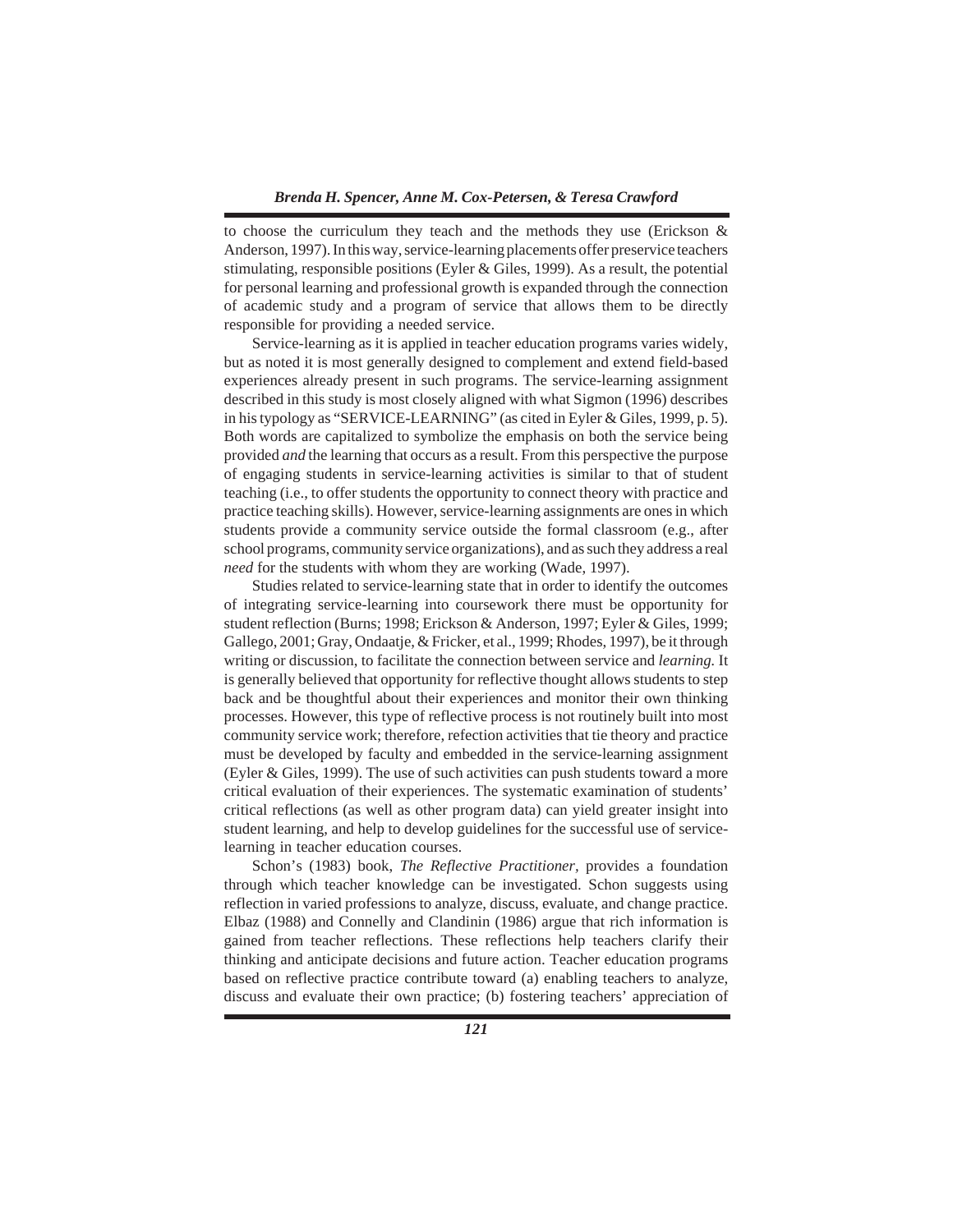social and political contexts; (c) enabling teachers to evaluate moral and ethical issues regarding classroom practice; (d) encouraging teachers to take responsibility for professional growth; (e) facilitating teachers' development of their own philosophy of education; and (f) empowering teachers so they may influence future directions of education (Calderhead & Gates, 1993).

In summary, there is limited information related to the efficacy of service-learning in teacher education. Nevertheless, there are good reasons to believe that servicelearning can help preservice teachers develop content knowledge, pedagogical skills, and social understandings that will benefit their future students. The focus of this investigation is on how preservice teachers view the similarities and differences between teaching and learning in a traditional classroom and teaching and learning in an informal service-learning environment as contributing to their professional growth

# **Method**

## *Participants*

Fifty-eight preservice teachers from two different instructional methods classes at a large, comprehensive, regional university in southern California engaged in service-learning at an after-school program housed at several local elementary schools. Elementary students enrolled in this after-school program were identified as at-risk for academic failure, and the majority of them were from non-English language backgrounds, with most having Spanish as their primary language. The goal of the after-school program was to help students improve their academic performance by (1) providing them with support in completing classroom and homework assignments and (2) providing them with academic experiences designed to extend and enhance their content knowledge in subjects such as math, social studies, and science. The preservice teachers in this study provided a service to the students in the after-school program by developing and teaching integrated science or social-studies lessons.

Preservice teachers participated in service-learning in the after-school program to fulfill a cross-course requirement in their instructional methods courses in language arts, science, and social studies. Preservice teachers took these methods courses and participated in service learning during the spring semester of a twosemester, fifth-year teacher credential program. Prior to this, during the fall semester, the preservice teachers had successfully completed reading instruction, mathematics, educational foundations and ethnic and cultural diversity methods courses. All candidates had also completed 90 hours of fieldwork in an elementary classroom where they served as observers and teacher assistants. The fieldwork was followed by five weeks (approximately 200 hours) of traditional student teaching.

*Course Content and Research Design* Major goals of our courses in the second semester are for preservice teachers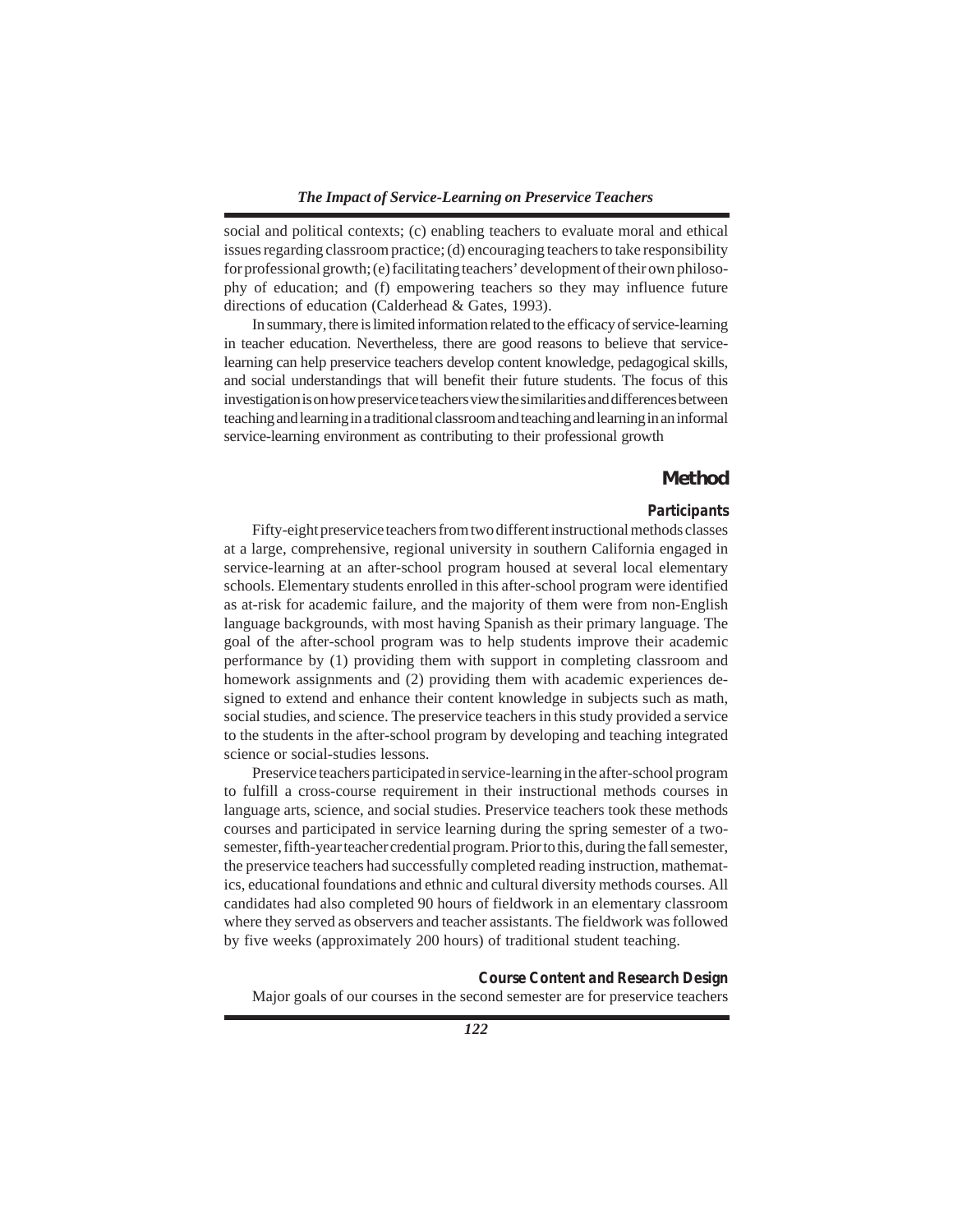(1) to demonstrate an ability to integrate all aspects of the language arts (listening, speaking, reading, and writing) into the content areas, and (2) to demonstrate an awareness of cultural, language, and socioeconomic issues in doing so. One of the purposes in assigning the service-learning experience was to investigate if preservice teachers could develop an 8-lesson, integrated enrichment unit in science or social studies that would benefit the diverse students in the after-school program. A second purpose was to investigate if the service-learning experience would help the preservice teachers develop content knowledge, pedagogical skills, and social understandings that would benefit their *future* students in traditional classrooms. As part of our second purpose, we were interested in Erickson & Anderson's (1997) and Gallego's (2001) proposal that there are differences between service learning and traditional student teaching that contribute to the professional growth of preservice teachers. The study reported here investigates Erickson & Anderson's (1997) and Gallego's (2001) proposal through the eyes of the preservice teachers who participated in the service-learning experience.

*Traditional Student Teaching.* The preservice teachers in this study had approximately 200 hours of experience in elementary classrooms, first assisting their cooperating teachers by taking responsibility for parts of the curriculum and then taking full responsibility for student learning for a week or more. This experience occurred in the fall semester. Therefore, the preservice teachers had considerable classroom experience before they participated in service-learning in the spring semester. During student teaching, each preservice teacher was supervised by his or her cooperating teacher and a university field supervisor. The cooperating teachers interacted with their respective preservice teacher daily. The supervisors observed and held individual conferences with their student teachers for an hour or more each week during student teaching. The classrooms in which the preservice teachers served ranged from kindergarten to  $6<sup>th</sup>$  grade. Classrooms in which the preservice teachers served had a teacher-student ratio of approximately 1: 20 in the lower grades and 1: 30-35 in the upper grades. Each classroom had students with a wide range of performance levels, and 89% of the preservice teachers served in classrooms in which 25% or more of the students were English language learners. Preservice teachers engaged in most of the activities that are the responsibilities of classroom teachers. For example, they set standards for behavior, developed and delivered whole-group and small-group instruction in all areas of the curriculum, assessed student progress, and interacted with other faculty and staff at the school site.

*Service-Learning.* Preservice teachers participated in service-learning for approximately 20 hours. They worked in teams of three to four to plan and implement eight integrated science or social-studies lessons for elementary students who attended an after-school program at various school sites in a local school district. The teacher-student ratio ranged from 3: 6 to 4:12. The grade levels of the students in each group ranged from  $3<sup>rd</sup>$  grade to  $6<sup>th</sup>$  grade. All of the students in the program were recommended because of low academic skills or other factors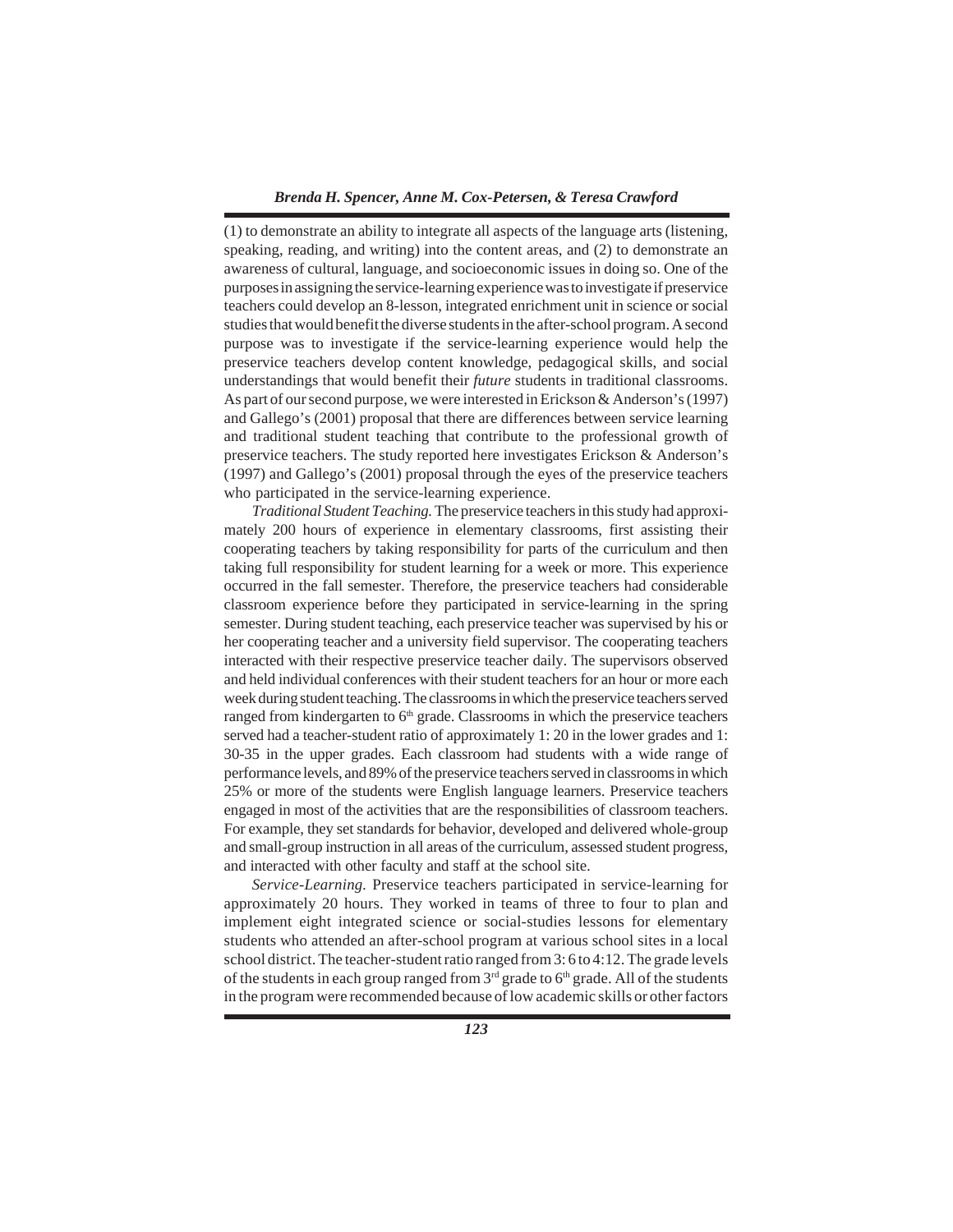that placed them at-risk for school failure. Almost 100% of the students were from non-English language backgrounds. As in traditional student teaching and fieldwork, the preservice teachers engaged in many of the activities that are a part of classroom teaching. They set standards for behavior, developed and delivered integrated language arts instruction in either science or social studies, assessed student progress, and interacted with other faculty and staff at the school site. There was no on-site supervision of the preservice teachers during servicelearning.

#### *Data Sources*

Because the preservice teachers were not supervised by a cooperating teacher or a supervisor during service-learning, we used a showcase portfolio submitted at the end of the service-learning experience as our primary assessment measure. The portfolios were developed collaboratively by each team of preservice teachers. Evidence of their learning within the portfolio included: (a) a graphic organizer that provided an overview of the team's unit; (b) eight collaborative lesson plans; (c) each team member's reflection on the initial site visit; (d) each member's reflection on each lesson; (e) each member's self-assessment of his or her learning and performance; and (f) evidence of elementary student learning and interest, including written work, photographs and any other documentation that team members chose to demonstrate student knowledge and their teaching abilities. We used the different member reflections, eight collaborative lesson plans, and elementary student written work and documentation as data. These multiple data sources taken at six different after-school program sites provided a triangulation of data collection.

We provided the preservice teachers with reflection topics (see Figure 1) and asked that they respond to each topic at least once in their written reflections. These topics were aimed at encouraging them to critically evaluate their experience across a variety of issues related to both service-learning and the course content. The

## **Figure 1: Reflection Topics: Service-Learning Lessions**

- 1. Describe contributions you made to the after-school program.
- 2. Describe your interactions with students.
- 3. How did this differ from your formal classroom teaching experience?
- 4. Describe your understanding of student diversity and cultural awareness.
- 5. How will this experience help your career as a teacher?
- 6. Describe your application of learning theories, readings, and course content.
- 7. Describe your understanding of students and how they learn language arts, science, and social studies.
- 8. What challenges did you encounter?
- 9. Describe any personal gains you experienced by participating in a community service project.
- 10. Describe how working with peers to plan and teach lessons helped or hindered your experience.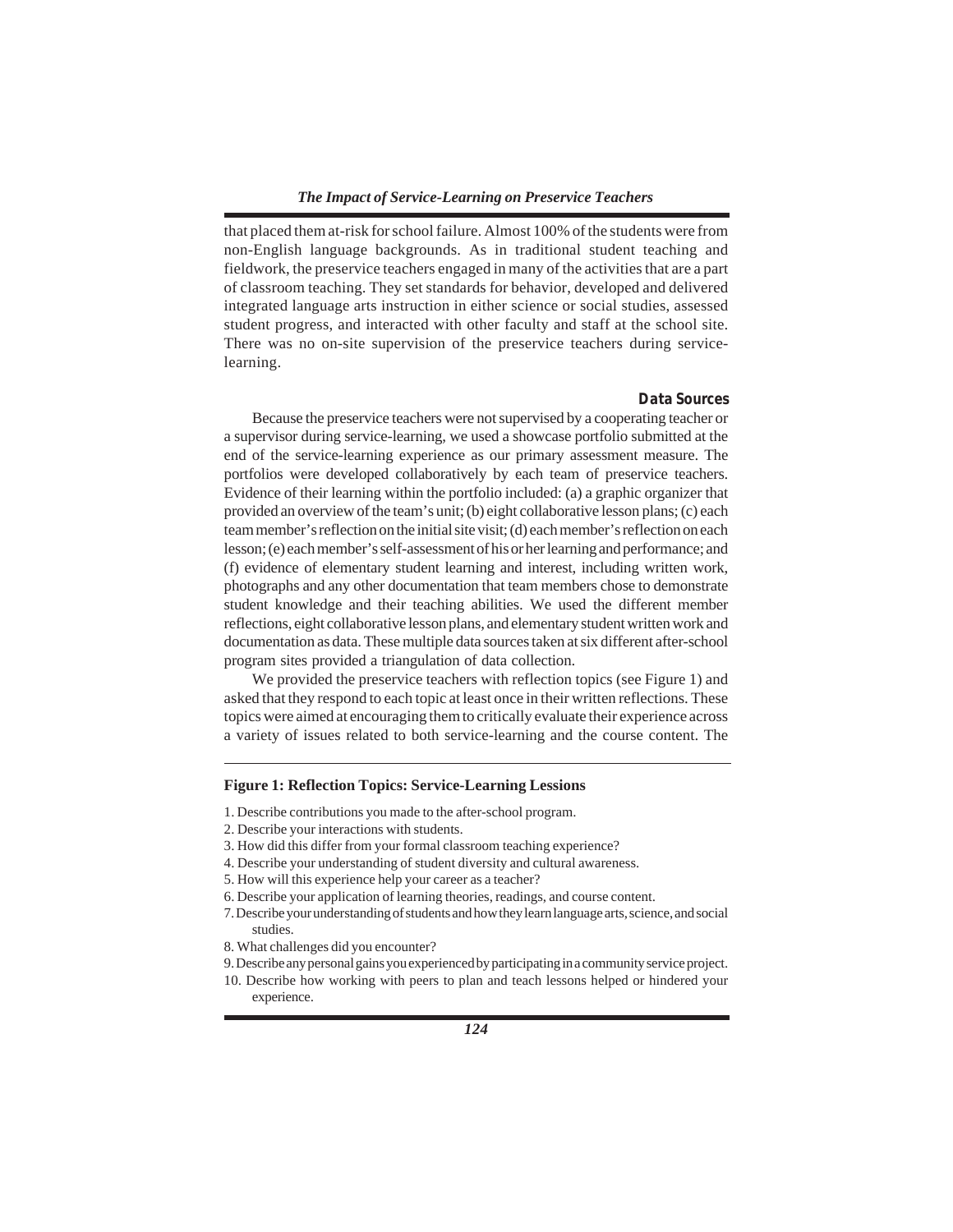decision to require each topic to be addressed at least once was made to insure that we did not structure the reflections so tightly that the preservice teachers did not have the opportunity to respond uniquely to the experience.

#### *Data Analysis*

The reflections that the preservice teachers wrote after each lesson and as a selfassessment were used as the primary data for analysis for this investigation. Preservice teachers' unit plans and lesson plans were analyzed to check for consistency with their written reflections. Reflection data were analyzed using pattern matching and open coding techniques. We used pattern matching as a form of analysis for matching preservice teacher reflection responses with specific service-learning outcomes for our courses (see Figure 2) and with the reflection topics that were given to preservice teachers before service-learning. Pattern matching (Yin, 1994) in a descriptive study is considered relevant when specific variables are defined prior to data collection.

We matched these specific outcomes (See Figure 2) and reflection topics with the content of preservice teachers' written reflections. In addition, we used open coding techniques (Strauss & Corbin, 1998) to further analyze preservice teachers' reflections to identify categories not included within the course outcomes and reflection topics. Furthermore, we used open coding to determine similarities and differences between teaching in an after-school program and in a traditional classroom. Open coding entailed breaking down, examining, comparing, and categorizing data to determine core categories. Categories were determined through constant comparisons, sifting back and forth between data. The pattern matching and open coding was completed by two different researchers and a trained research assistant. In cases where there was a discrepancy between researchers, it was resolved through reexamining the data and through discussion. A content analysis of preservice teachers' unit plans and lesson plans was conducted to check the accuracy of preservice teacher reflections and to compare the content of the lesson to each reflection. Moreover, three preservice teachers participated in a "member check" to review the content of the results section and confirm that the data represented their service-learning experience accurately.

#### **Figure 2: Course Outcomes**

- ◆ Ability to plan, teach, and assess integrated language arts lessons
- ◆ Ability to actively engage students in learning opportunities
- ◆ Make decisions related to content, pedagogy and curriculum materials/resources
- ◆ Build professional collegial relationships with peers
- ◆ Gain confidence in teaching science and social studies lessons
- ◆ Gain personal satisfaction and self-worth by participating in community service
- ◆ Gain an understanding of student learning and development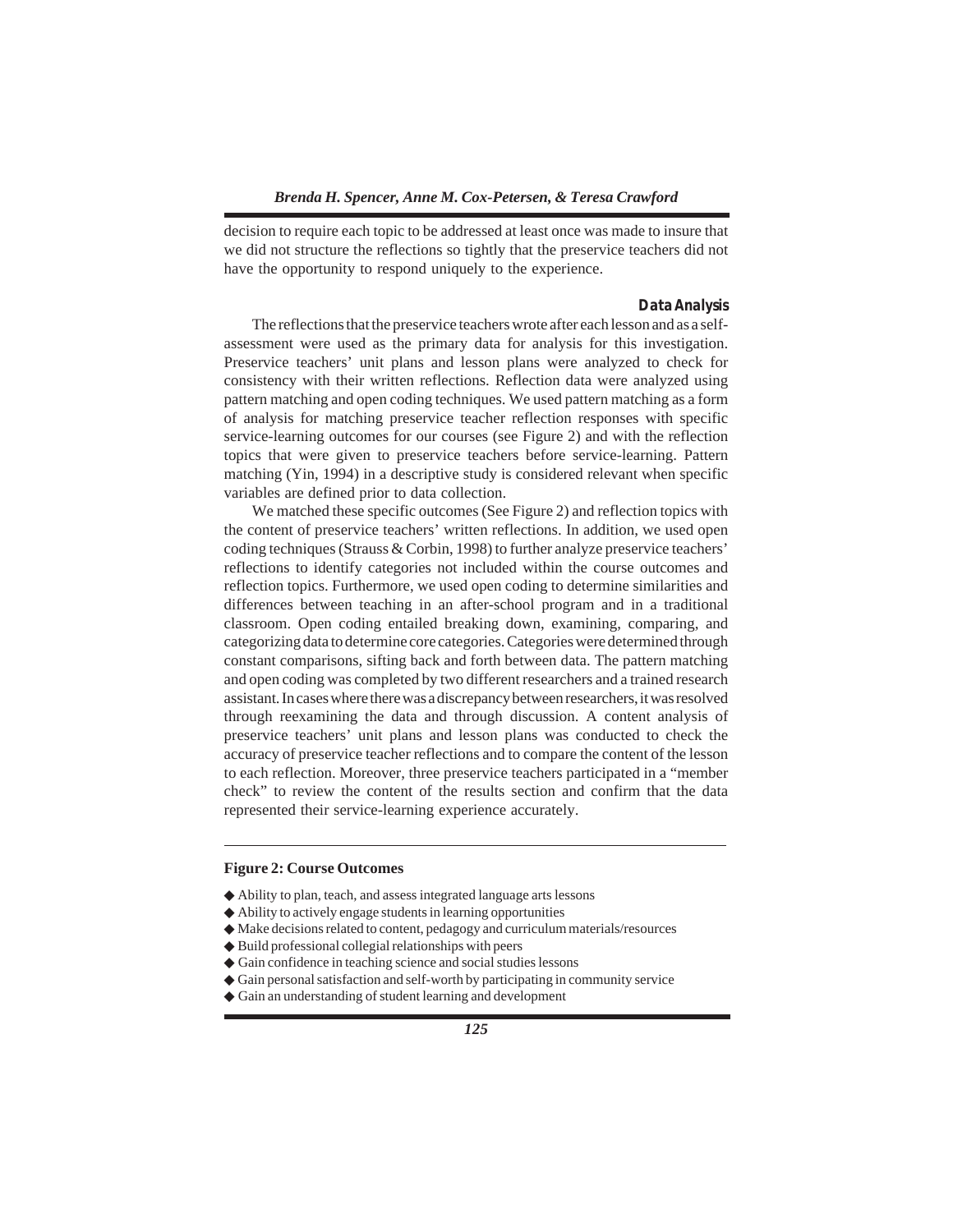## *Limitations*

This study was designed to gain insight from preservice-teachers' perspectives how service-learning experiences at a local after-school program impacted their professional growth. All of the reflections were self-reported and were part of a portfolio that was submitted by each team at the end of the service-learning experience.

# **Results**

Based on the results of the analysis procedures, we present four differences between the regular classroom and the service-learning environment that preservice teachers consistently mentioned as having affected their professional development. These are (1) working with a group of students from different grade levels, (2) having a low teacher-student ratio, (3) teaching in an after-school program, and (4) working with a team of teachers.

Each category, along with supporting evidence, is described in this section. In analyzing the preservice teachers' comments and perceptions, it will be apparent that although each difference is discussed separately for clarity purposes, there are many intersections among the categories and between categories and the course outcomes. The referencing codes for data used in this article (e.g.,  $28b/r1$ ) represents two pieces of information. The first part indicates the data source (e.g., preservice teacher 28's portfolio) and the second the number of the reflection (e.g., reflection 1). The lower case letter indicates where the data came from (e.g., "b" represents written reflections within the portfolio). All names used are pseudonyms.

#### *Working with a Group of Students from Different Grade Levels*

While many of the preservice teachers noted the need for carefully constructed lesson plans in both the service-learning and student teaching environments, they were surprised and challenged by the differences in student performance and background knowledge that they found within their groups. The preservice teachers attributed this diversity to the nature of the groups. That is, they attributed the diversity to differences in students' ages and grade levels. For example, Helen commented on this issue after the first lesson:

(W)e were shocked at the range of background knowledge that the students had on this topic . . . (I)t became difficult when planning lessons that would cater to the various grade levels represented. It was the first time I had had that experience . . . (31b/r2)

Shana had a similar reaction after her first meeting with the students:

The only thing that worries me is the broad range of grade levels present. We have grades three through six present, which means we will have to make our lessons multilevel. I am hoping that we will be able to challenge each student (41b/r2).

Interestingly, as the preservice teachers gained more experience addressing the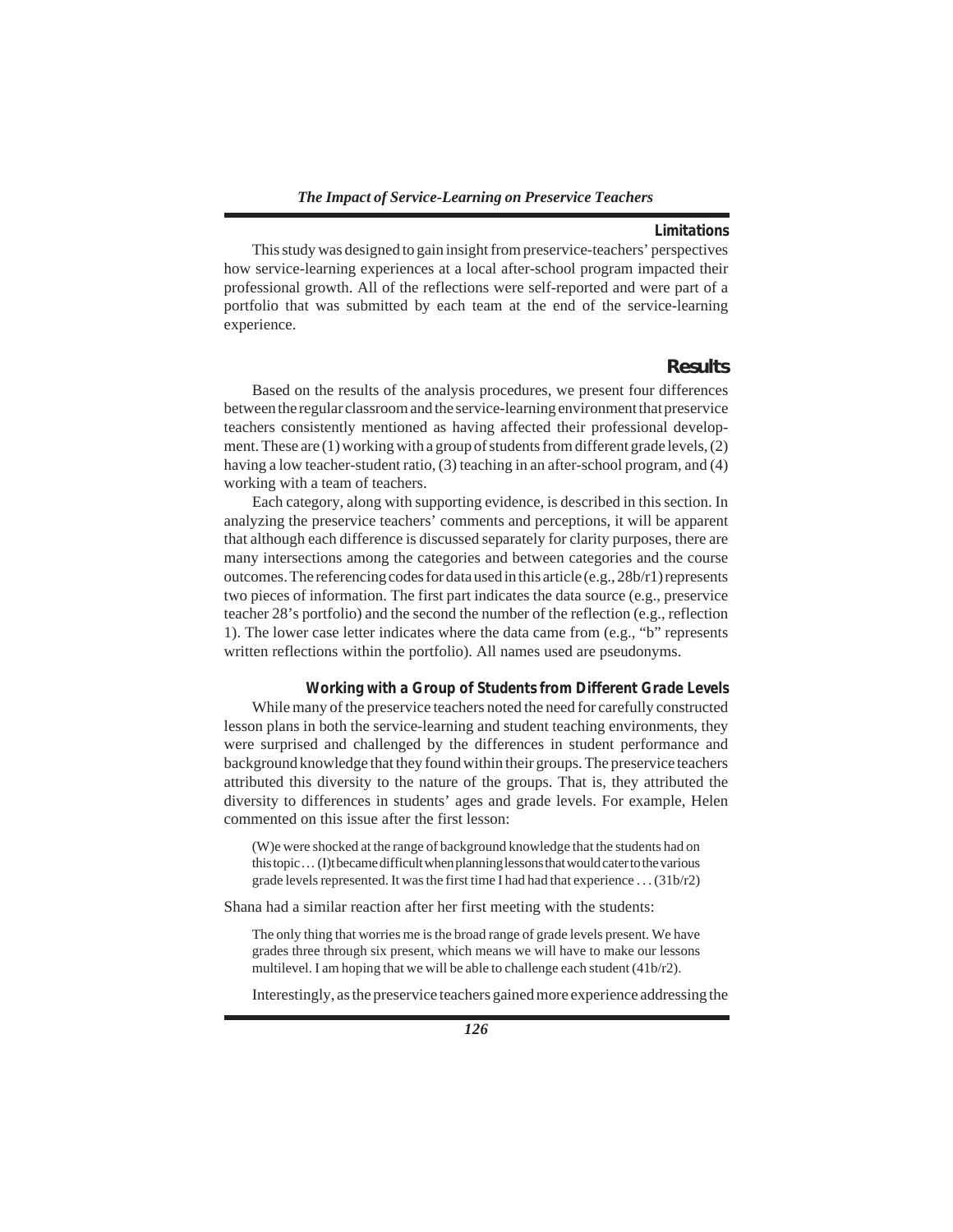diverse needs of their service-learning students, the nature of their response on this issue changed. While they still commented on the unique make-up of their groups, they began to make connections between the diversity they found among servicelearning students and the need to meet the individual needs of students in the traditional classroom. Helen who initially expressed shock at the diversity among her students indicated that at the end of service-learning she had "gained an increased understanding of the diverse backgrounds and experiences students come from and how important it is to make that experience one that caters to all students" (31b/r10). Elana made a similar comment:

Because they are all at different levels, they are getting different things from our lessons. I suppose this is true in classrooms of all the same grade also. I think we are learning how to modify and adjust lessons so that all learners are actually learning. (37b/r5)

Jessie agreed:

(Teaching students from a range of grade levels) forced our group to make sure each of our lesson plans would include something that each student could learn from. . . This made us consider the type of lessons we were presenting and if they had a variety of modalities included. This was wonderful practice to ensure that we (will) teach to all students. (33b/r10)

## *Having a Low Teacher-student Ratio*

The preservice teachers saw the low teacher-student ratio as having benefits for both the students and the teachers. Wesley noted both of these benefits after his first meeting with the students. In describing the small-group structure of the program, he first commented on the benefits to the students: "This is exactly the kind of instruction these students, who have been identified as at-risk . . . should be receiving" (39b/r1). Later in the same reflection, he addressed benefits for the teachers:

The low teacher to student ratio allows the instructors to get to know each of the students on a much more personal level much quicker than in a typical classroom with a considerably larger group of students. . . Because of the small size of the group, the pace of the instruction can be geared toward the learning ability of the individual student. (39b/r1)

Below are other examples of the perceptions of the preservice teachers on the benefits of to the small student/teacher ratio. These responses have been organized under two subcategories, one related to assessment and feedback and the other related to teaching English language learners.

*Responses Related to Assessment and Feedback*. One way in which preservice teachers perceived the benefits of the small student/teacher ratio was in assessing student learning. Sara found it easier to assess students and plan instruction when her team was working with small groups. She noted:

Today, this ratio was beneficial because we were able to walk around to every student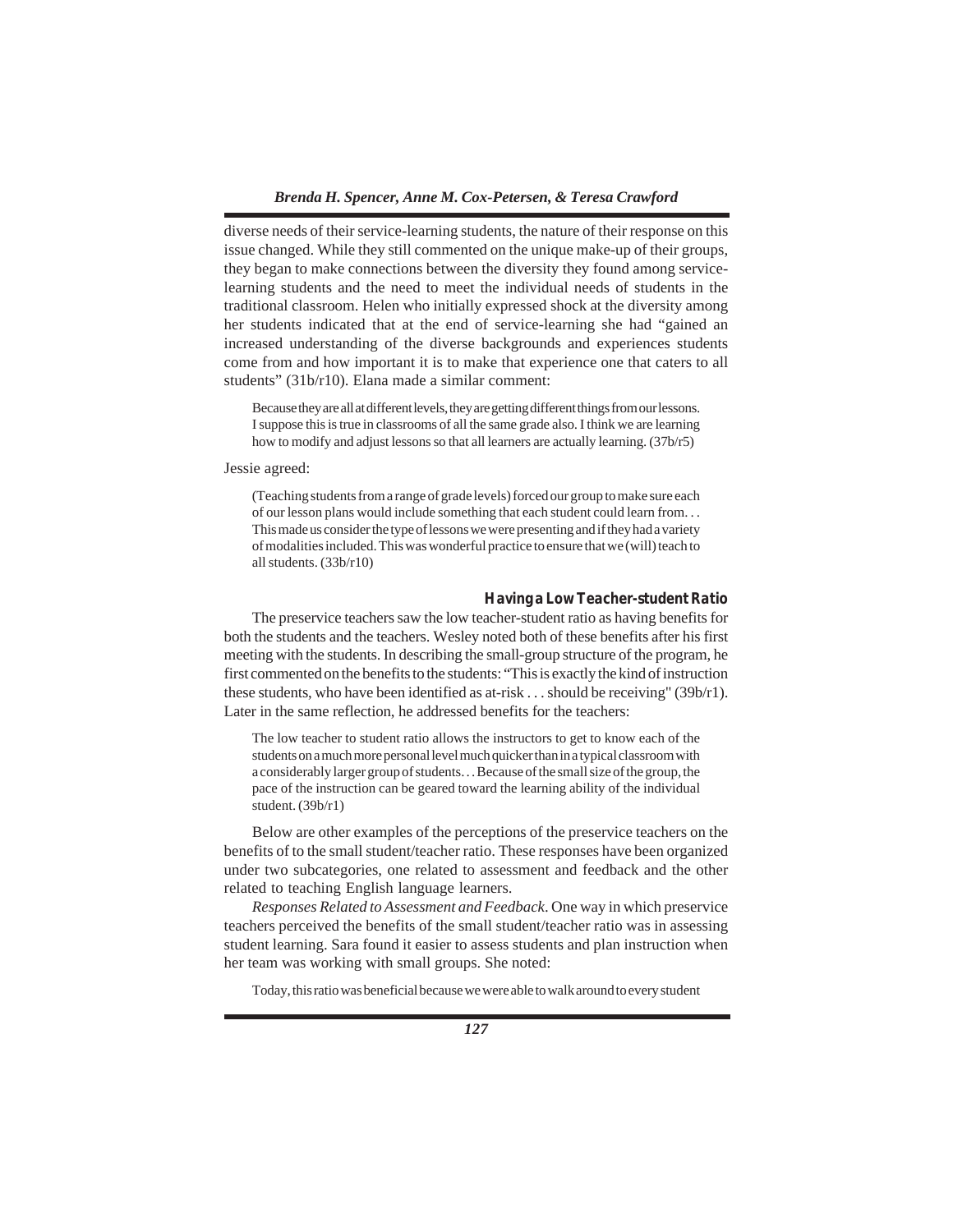and look at his or her journal entry. We were able to give a lot of attention to the students and help them understand the differences between observation and inferences. (41b/r2)

Leyla made similar observations:

Due to the small amount of students in our group (6) we are able to assess the students on a one-on-one basis and target their needs. . . We are able to design the lessons around the needs of the students…(47b/r6). We are able to address all questions and concerns about anything. We are able to see how students "light up" when they learn something new, even if it is just a new vocabulary word. We are able to praise their eagerness to learn and to give support when they are not completely sure of anything. (47b/r7)

Wesley also addressed the advantages of working with students in small groups and in his self-assessment related how he will use what he has learned in his own classroom:

(M)y work with this project has exposed me to the advantages of working closely with students in small groups. . . I plan on using this technique in my classroom by working with individual students or small groups while the remainder of the class is performing independent work at their desks. (39b/r10)

However, more typical were the comments of preservice teachers who appeared not to believe that the advantages of small teacher/student ratios could be carriedover to the traditional classroom. Belinda made this clear that she when she wrote:

This was a great lesson because we were able to constantly interact with the students. If they needed help or had a question there was always someone there. In a real classroom, I am afraid it would not go so smoothly. The students would learn, I am sure, but there would not be the one-on-one assistance that we can provide right now. (48b/r6)

Donald made a similar point when he observed, "The extremely low teacher-tostudent ratio has really come in handy for the pair work we have been doing with the trees. This is one luxury that we will miss in our classrooms (49b/r5).

Overall, the preservice teachers' reflections indicated that they appreciated the opportunities that the small groups afforded them. They felt confident in their ability to assess student learning and saw the impact that providing support and feedback made on students' performance.

*Responses Related to English Language Learners.* Our university is located in an ethnically and culturally diverse urban area. In order to prepare preservice teachers to teach diverse populations, they take classes that address diversity issues and present strategies for teaching English language learners (ELLs). In addition, they are required to have student teaching experience with minority students, where they are expected to use strategies that support ELLs. As has been noted previously, when the preservice teachers began the service learning project, they had completed the majority of this coursework. In addition, many of them had been in a student teaching placement that met the diversity requirement. However, the knowledge that came from working with a small group of ELLs differed from what they gained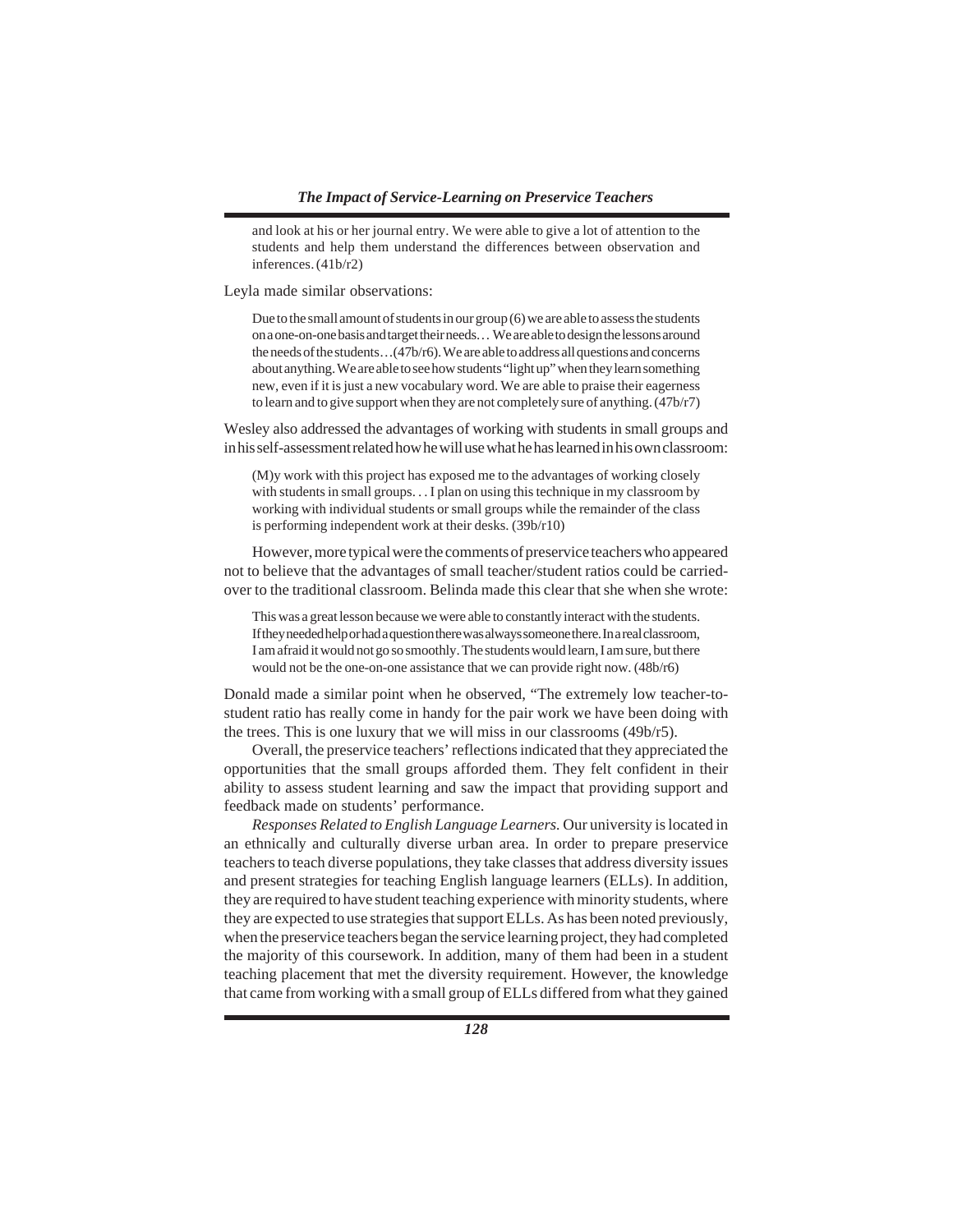from their prior professional experiences and university coursework. Candice reflected on how service learning helped her understand more fully the needs of English language learners:

I really learned that the culture(s) of our students need to be embraced. Students need to know that family history, heritage and culture are valued in school. I truly believe that the more students feel comfortable and respect for who they are, it will reflect in their work, participation and self-esteem. (36b/r5)

Sophia stated that service learning helped her grow in her knowledge of effective strategies for English language learners. She wrote, " I am learning more and more how important it is to allow students, especially English language learners, to experience something first hand. Students need to see it as well as hear it as often as possible" (42b/r4). After describing a lesson in which she provided support to a student who was having difficulty understanding the English directions, Belinda noted, "When I begin to teach this experience will help me teach other students like (him). I have learned to say a few more words in Spanish and I realize that providing hands on experiences and visuals is essential for ELL students" (48b/r7).

Preservice teachers also discussed the value of structuring lessons so students who were having difficulty could receive support from their peers. Shirley described how students were divided into pairs to research and prepare a presentation on water pollution and commented that, "Grouping students into pairs was a good idea; I believe that it made the students who were not as confident in their language skills more confident" (35b/r5). Elana also saw value in having students support each other. After describing how one student helped another by paraphrasing some of the information in Spanish, she remarked, "It was great to see the students working together… It seemed as though she was able to get as much out of the lesson as the English proficient students and I feel good about that" (37b/r3).

#### *Teaching in the After-school Program*

Preservice teachers viewed the after-school program as much less structured than the traditional classroom. Two subcategories were identified in this category. One concerned classroom management and the other language issues related to ELLs.

*Classroom Management.* Preservice teachers tended to attribute student behavior, whether positive or negative, to the informality of the after-school program. Lauren explained how much she enjoyed the relaxed atmosphere of service learning and how surprised she was to see the students be well behaved. She stated, "The students are participating and cooperating better than I had anticipated. It is nice to work with students who are all willing to leave their bad attitudes about school at the door" (44b/r3). Cate also believed that the less structured environment provided a supportive environment for students. She commented, "The after-school program was much different from that of the typical classroom, and it allowed for more freedom and less structure. The students did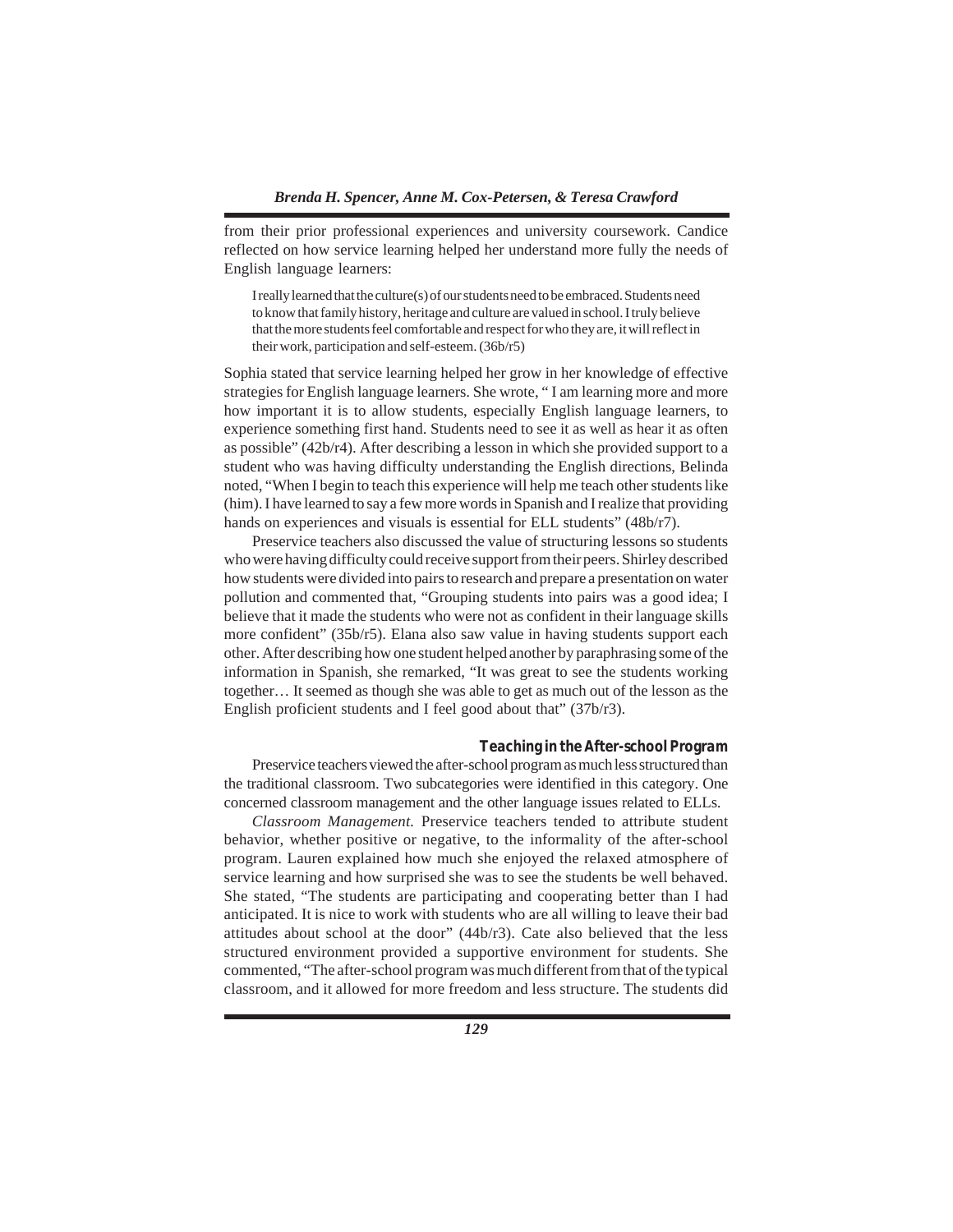not feel nervous or apprehensive, because the atmosphere was supportive, interactive, and very interesting" (43b/r9).

On the other hand, Shana stated that her students did not view the afterschool program as a learning opportunity. She remarked, "One of the first things I noticed is how hard it is to get and keep their attention…(T)hey saw it as an opportunity to chat and socialize" (41b/r4). Kristen agreed: "Because we acted so informal and relaxed in our discipline, the students were more active and somewhat distracting…I like the informal environment but I get stressed out when students are acting out" (34b/r6).

*Language Issues related to English Language Learners.* Preservice teachers emphasized how the informality of service-learning allowed them to use strategies with English language learners not widely used in the traditional classroom. One strategy that was often mentioned was using Spanish to support student learning. In California, all English language learners receive academic instruction in English unless their parents sign a waiver to permit them to be educated in a bilingual classroom; so this is a strategy that is used with relative infrequency in traditional classrooms. Preservice teachers, however, found it valuable in helping to overcome language barriers. For example, Sophia saw service-learning as an opportunity to communicate in Spanish:

When describing certain weather in English, I would try and describe it in Spanish as well. I feel that this was beneficial for both me and the students. It allowed the students to see that I was not afraid to try speaking Spanish and therefore it gave them more freedom to try English. (42b/r2)

She and her team used other strategies as well. They had the students with stronger English language skills translate for others and wrote materials in Spanish so "that our non-English speakers could have the opportunity to be successful" (42b/r8). Using these strategies helped Sophia feel satisfied about the work she had done. In her self-assessment she stated, " These students are in the program because they need some added help, and we were able to provide that to them"(42b/r10).

The preservice teachers believed that these and other strategies they used helped them become more sensitive to diversity and to confront misconceptions they held about English language learners and at-risk students. They began to comment on the role language plays in learning. For example, Kathy described what happened when a student was having difficulty writing in English and was given the opportunity to write in Spanish, "This made her extremely comfortable and she ended up writing nearly a half a page poem about butterflies" (32b/r6). She also indicated that because students were given the opportunity to use the language they were most comfortable with the majority of the students were confident enough to share their poems with the class. In her final reflection she remarked: " I learned that each and every student is entitled to a quality educational experience - one that is meaningful to he or she. Students should not be ignored or neglected if they speak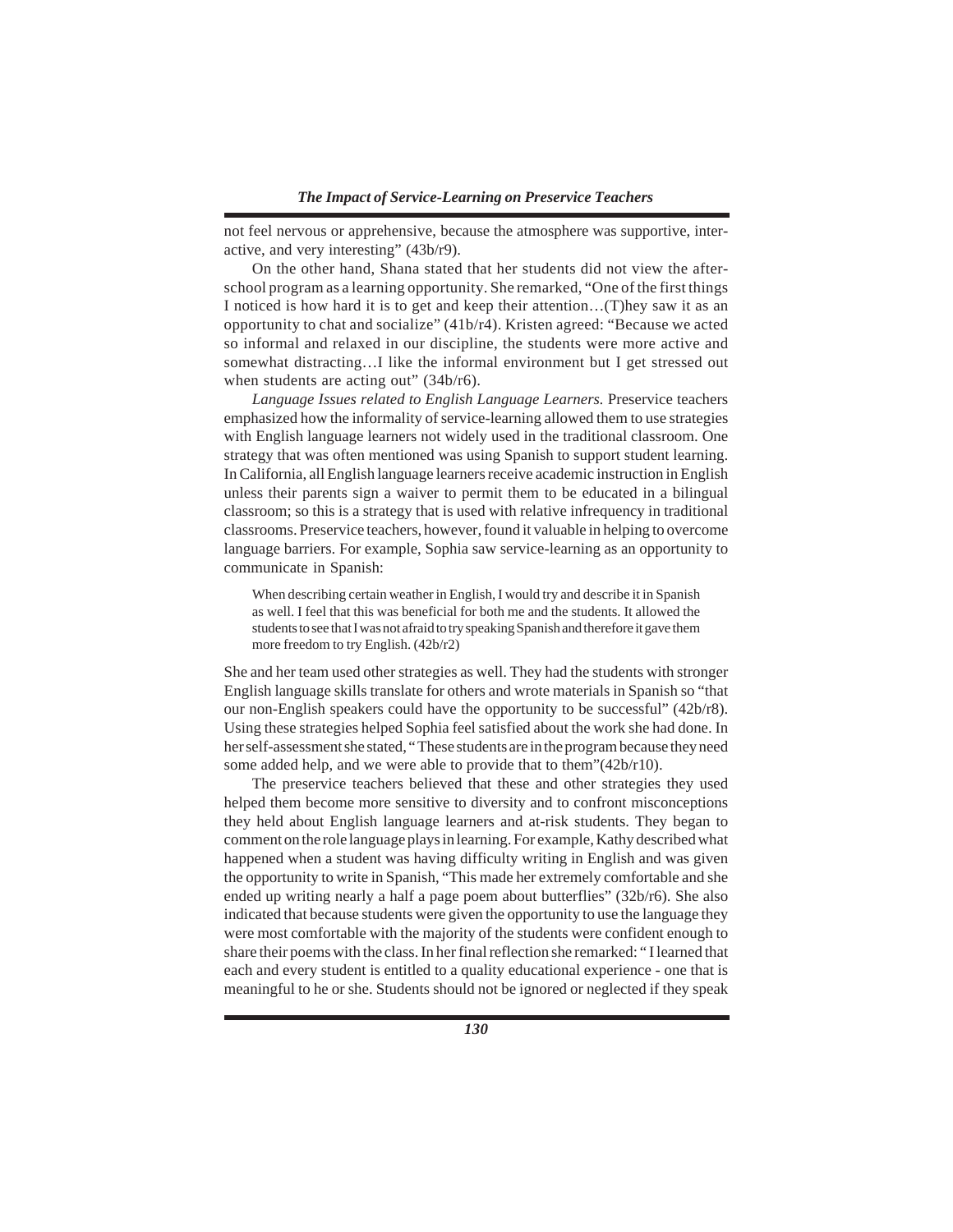a language different than English" (32b/r10). Donald makes a similar point in his discussion about at risk learners:

This experience has greatly changed my attitude toward these students, especially in the upper grades, labeled "at risk." . . . These are not slow students at all. They caught on to new concepts rapidly and were able to think like scientists and communicate effectively, even if they sometimes struggled to find the correct words in English. (49b/r10)

#### *Working with a Team of Teachers*

Preservice teachers viewed working with a team as being both problematic and a benefit. Some of the teams had difficulty in defining the role each one should play during a lesson. Candice described an incident where her team needed to make a decision about a lesson. She remarked: " This was a challenge because none of us wanted to step on the others' toes, so instead we avoided saying what was on our mind. It made me think about how it would be to team teach and also how it would be at grade level meetings" (36b/r6). Kendell also used the term "stepping on others' toes" to express her feelings about working in a team. She indicated that while she thought team planning to be useful in a traditional classroom, she viewed her service learning classroom to be unorganized. She stated, "We are all trying to talk and explain, but we end up stepping on each other's toes" (46b/r3).

On the other hand, many preservice teachers stated that while challenging, working as a team offered them opportunities to learn from and support one another. Kristen addressed this in her self-assessment:

To begin, working as a team of teachers was interesting and always helpful. We planned, experimented, and instructed together, all along learning from one another. We all have different learning styles and I believe we were all effective. I liked that we could support each other during our instruction. . . (34b/r10)

Helen also stated that she had learned a great deal from working with her peers:

All of us worked extremely well together. There were times where we had to be flexible and pull together to make things run smoothly and we did a great job of that. These adaptations and the teamwork ethic that came from that only strengthened our abilities as teachers. (31b/r10)

# **Discussion**

As demonstrated by their service-learning reflections, these preservice teachers had a well-developed sense of the similarities and differences between servicelearning and their experiences in traditional classrooms. Specifically, they were able to describe how conditions such as ranges in grade level, low teacher-student ratios, teaching in an after-school program, and working in a team influenced their learning. Moreover, they discussed at length how factors related to English language learners helped them grow as professionals.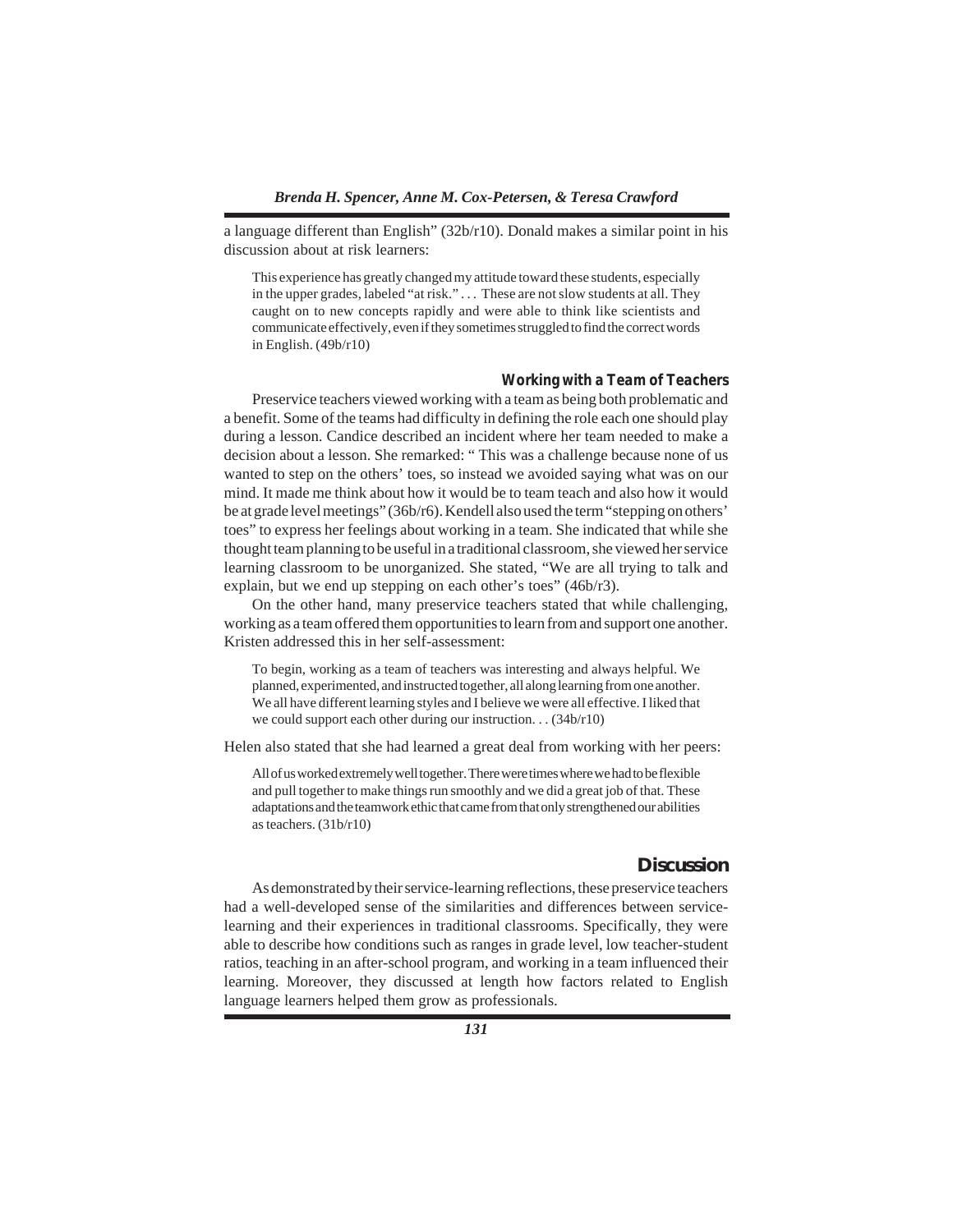## *The Impact of Service-Learning on Preservice Teachers*

The results support and extend views of service-learning that assert that there are important differences between service-learning and traditional student teaching that complement and enrich field-based experiences already present teacher education programs. Erickson and Anderson (1997) have suggested that the differences lie in two areas. One is in the autonomy that the preservice teachers have in service-learning to develop curriculum and methods used for instruction versus the more restrictive environment of the traditional classroom. The other resides in the opportunity in service-learning for preservice teachers to perform a needed service that does not exist in the elementary classroom where there is a trained teacher. Our results provide partial support for the importance of the differences described by Erickson and Anderson (1997).

Analysis of the preservice teachers' reflections supports the notion that the less restrictive environment of the after-school program influenced some of the choices they made. For example, the preservice teachers made decisions that allowed students to use Spanish as the language of instruction in ways it may not have been used in California's elementary schools. Furthermore, this decision helped preservice teachers understand more fully the role of language in teaching and learning and to correct some misconceptions that they held about English language learners and at-risk students (Boyle-Baise, 1998; Seigel,1994). On the other hand, since service– learning was a part of university course work, the preservice teachers did not have complete autonomy in developing the curriculum they used or in choosing methods of instruction. The preservice teachers received specific guidelines based on course goals to use in developing their eight-lesson curriculum. Weekly class discussions were held to give them feedback on lesson plans and lesson outcomes. Thus, while they did not have a master teacher, they were given some direction, although it was not from a supervisor who was on-site.

Our data do not support Wade's (1997) proposal that performing a needed service was a powerful difference between service learning and the traditional classroom. We asked the preservice teachers to describe any personal gains experienced through participating in service learning and many did. However, in comparison to other issues, performing a service received little attention across written reflections. For example, Elana concluded her self-assessment with, "I think it (service-learning) is a very valuable and wonderful thing to do for ourselves, our school, and our community" (37b/r10). Jan concluded her self-assessment with a similar statement, "It also made me feel like I was doing something wonderful participating in a community service project" (33b/r10). This type of one-time, unelaborated response was typical. We interpreted it to mean that while the service they provided was meaningful to them, other aspects of the experience made more of an impact. We speculate that service may not be viewed as an important difference between traditional classrooms and service learning in our study because the focus of our service learning project was on teaching children science and social studies concepts in order to improve the children's performance in their classrooms. This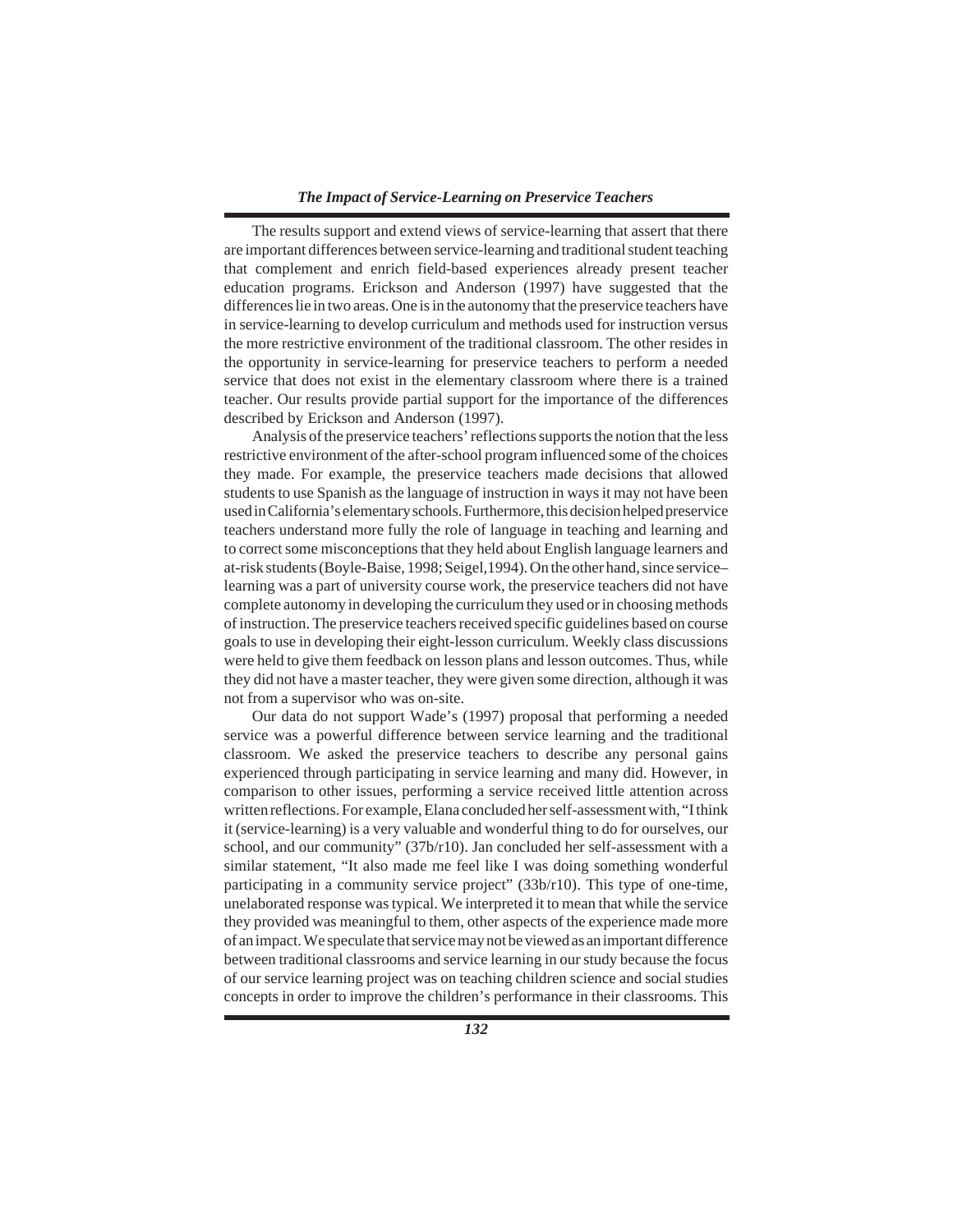## *Brenda H. Spencer, Anne M. Cox-Petersen, & Teresa Crawford*

focus differs from that in other types of service-learning where typically preservice teachers work with children in community outreach programs such as childcare, sports programs, field trips, and other activities that are not as directly related to the classroom. Thus, preservice teachers in this study may have not seen a great deal of difference between teaching children in the after-school program and in the traditional classroom.

In reflecting on the data presented, we believe that the power of service learning in teacher education lies in the nature of the interaction between the teacher and student in service- learning and the teacher and student in the traditional classroom. In our study, there were very specific differences between the after-school program and those found in a typical traditional classroom: wide ranges in age and grade level, low student-teacher ratios, a less structured environment, and the opportunity to work in a team. All of these intersected to affect how the preservice teachers interacted with the students they were teaching in the after-school program. The service-learning context put them in an environment in which they were forced to deal with these differences and could see the effects of their efforts over time. In addition, the focus on science and social studies may have made more obvious the needs of English language learners since there is a high vocabulary and concept load in these content areas. Furthermore, we required their lessons integrate the language arts, and this created a need for students, many of whom had limited English skills, to read, write, speak, and listen. In order for the lessons to be successful, the preservice teachers needed to develop strategies that supported students in these areas. These findings support previous research that show that the features of the service-learning experience help to influence participants' professional development during service learning (Eyler & Giles, 1999; Waterman, 1993)

In this study, we believe that the benefits of service-learning were mediated by two factors. The first factor is the preservice teachers' ability to address constructively the differences they found in the service-learning context. Not surprisingly, preservice teachers who were successful in developing strategies for dealing with the challenges they faced grew from the experience and those who found it difficult to modify their usual way of doing things to accommodate a difference were frustrated. One example of this was the difficulty some preservice teachers had working in a team. For example, early in her service learning, Lauren remarked: "Being accompanied in the classroom with three other student teachers presents even different obstacles. I believe our teaching style and uncertainty may cause frustration down the road"  $(44b/r2)$ . Toward the end of the project, it was obvious that her prediction had come true: " What I dislike most about this service leaning assignment is being one of four teachers who are responsible for every lesson. We should have split up the lessons  $\ldots$  " (44b/r9). Because she was not able to find a satisfactory resolution to this problem, she did not benefit from working in a team in ways that her peers described.

The second factor is preservice teachers' ability to make connections between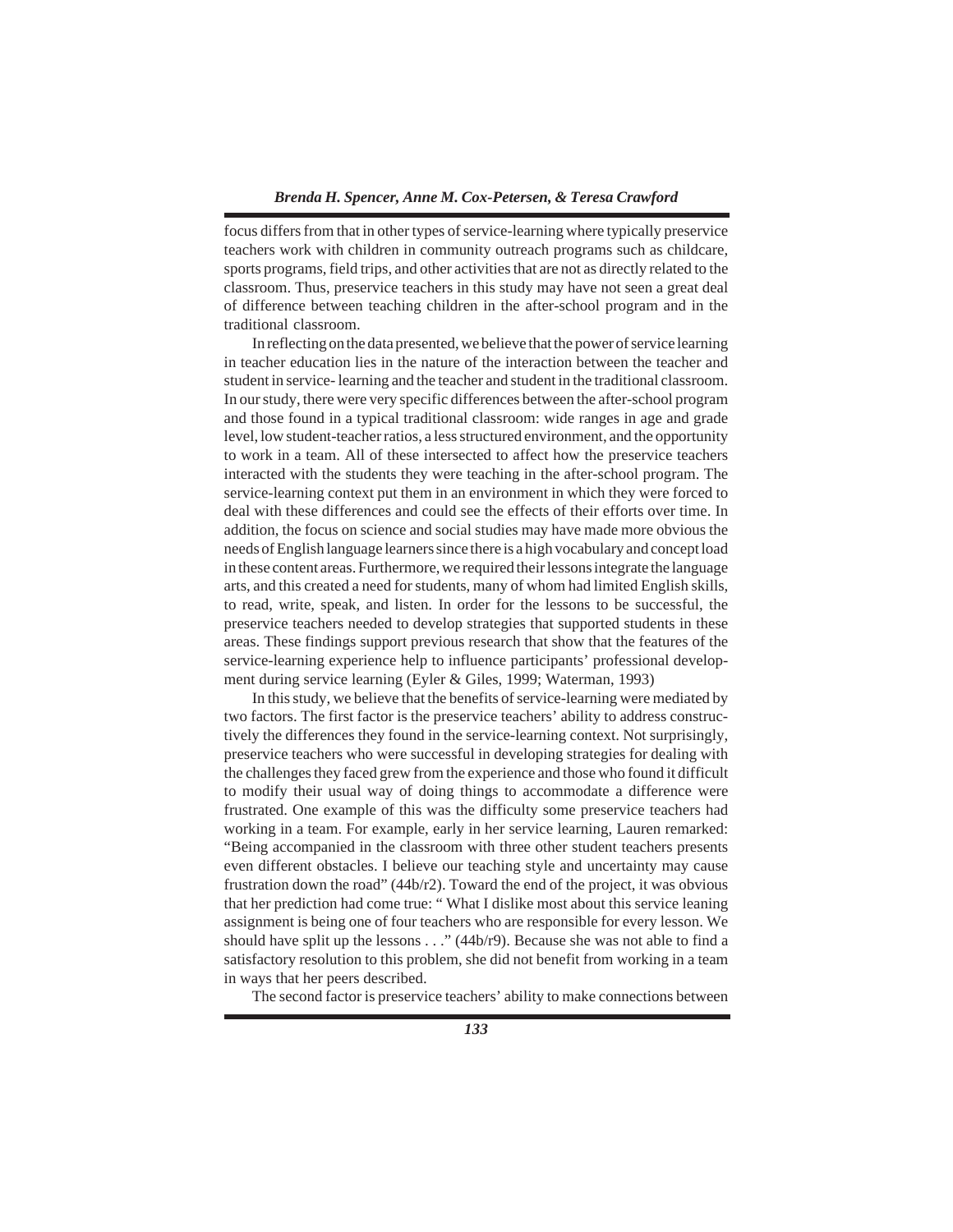what they learning in the after-school program and their previous experiences and expectations about teaching. One of the purposes of our service-learning project was to develop preservice teachers' teaching skills while providing a service to the elementary students. In order for this to occur, the preservice teachers needed to make a connection between learning to teach in service-learning and learning to teach in the traditional classroom. The data suggests that most of the preservice teachers were able to make strong links between the teaching skills and strategies they developed in service-learning and those that they would need in their own classrooms. In their reflections they specifically discussed valuing service-learning because they gained knowledge that would benefit them in their own classrooms. On the other hand, there were cases in which some preservice teachers did not make connections. Take for example, David, who saw the benefit of using an effective strategy like paired learning with his small group of service-learning students, but could not conceive of how to incorporate it in a traditional classroom.

In conclusion, this study supports the view that service-learning can provide preservice teachers a rich context to build and extend their knowledge of teaching (Erickson & Anderson, 1997; Gallego, 2001; Krustchindky & Moore, 1981). The voices within the reflections of preservice teachers engaged in service-learning provide insights into how a service-learning experience impacted their knowledge about teaching and student learning and development. We recommend that additional investigations be conducted to add to our knowledge about the benefits of service-learning within teacher education programs.

# **References**

- Boyle-Baise, M. (1998). Community service-learning for multicultural education: An exploratory study with preservice teachers. *Equity and Excellence in Education 31*(2), 52-60.
- Burns, L. T. (Oct. 1998). Make sure it's service learning, not just community service. *The Education Disgest*, 38-41
- Calderhead, J., & Gates, P. (1993). Introduction. In J. Calderhead, & P. Gates (Eds.), *Conceptualizing reflection in teacher development* (pp. 1-10). Washington, DC: The Falmer Press.
- Connelly, M., & Clandinin, D.J. (1986). On narrative method, personal philosophy, and narrative unities in the study of teaching. *Journal of Research in Science Teaching, 3*, 293-310.
- Conrad, D., & Hedin, D. (1991). School-based community service: What we know from research and theory. *Phi Delta Kappan, 72(10)*, 743-749.
- Donahue, D. M. (1999). Service-learning for preservice teachers: ethical dilemmas for practice. *Teaching and Teacher Education, 15*, 685-695.
- Elbaz, F. (1988). Knowledge and discourse: The evolution of research on teacher thinking. In C. Day, M. L. Pope, & P. Denicolo (Eds.). *Insights into teachers' thinking and practice.* Lewes, UK: Falmer Press.
- Erickson, J. A., & Anderson, J. B. (Eds.) (1997) *Learning with the community: Concepts and models for service-learning in teacher education*. Washington, DC: American Association For Higher Education.